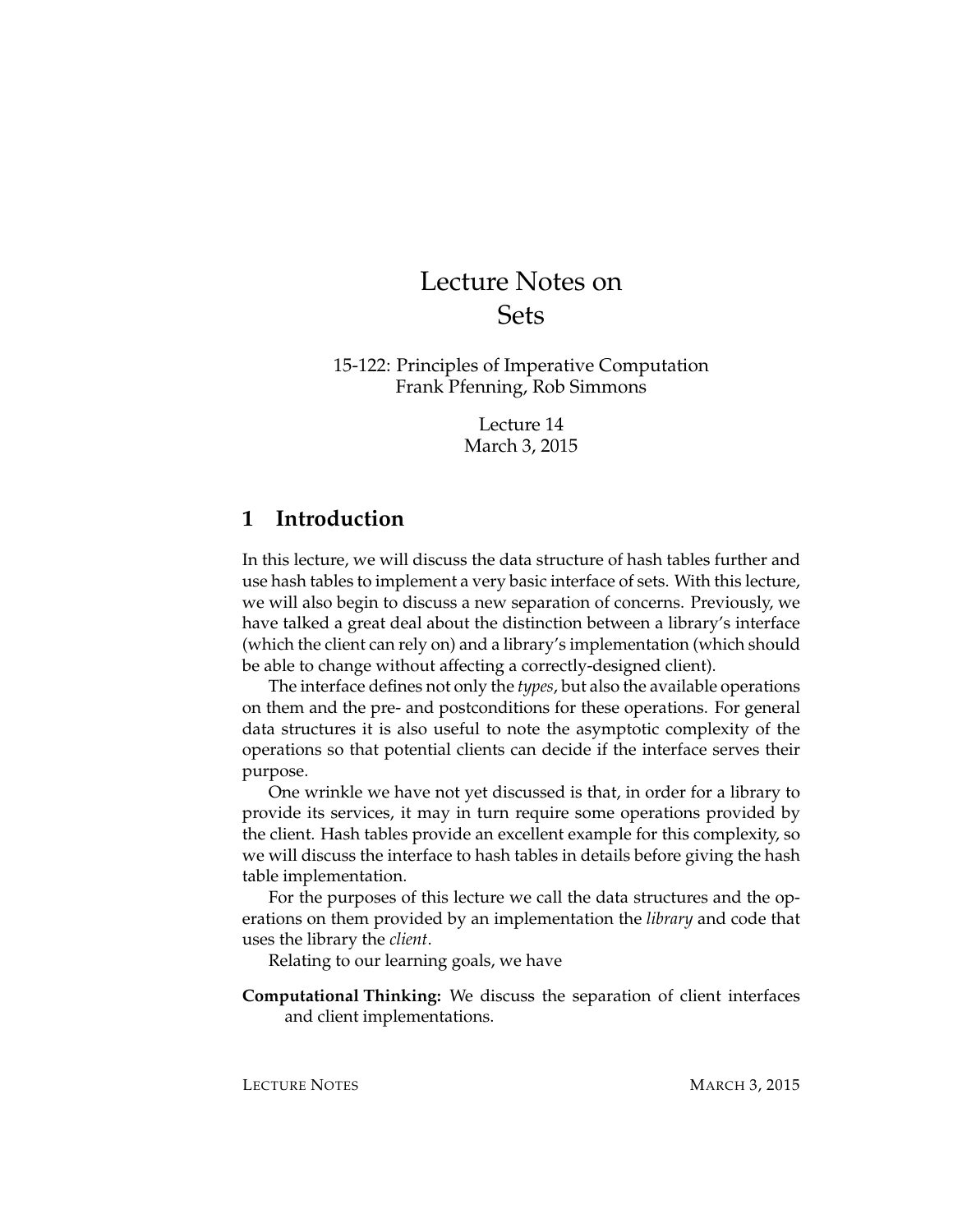**Algorithms and Data Structures:** We discuss algorithms for hashing strings.

**Programming:** We revisit the char data type and use it to consider string hashing.

#### **2 Generic Data Structures**

So far, all the data structures that we've considered, have always had particular type information that seemed irrelevant. In the implementation of queues, why is it important that we have a queue of *strings* in particular?

```
typedef ______* queue_t;
bool queue_empty(queue_t Q) /* 0(1) */
 /*@requires Q != NULL; @*/;
queue_t queue_new() /* 0(1) *//*@ensures \result != NULL; @*/;
void enq(queue_t Q, string x) /* 0(1) *//*@requires Q != NULL; @*/;
string deq(queue_t S) /* 0(1) *//*@requires Q != NULL && !queue_empty(S); @*/ ;
```
It's both wasteful and a potential source of errors to have to rewrite our code if we want our program to use integers (or chars, or pointers to structs, or arrays of strings...) instead of strings. A way we deal with this is by creating a type, elem, that is used by the library but not defined in the library:

```
/*** Client interface ***/
typedef _______ elem;
/*** Library interface ***/
typedef ______* queue_t;
bool queue_empty(queue_t Q) /* 0(1) */
 /*@requires Q != NULL; @*/;
queue_t queue_new() /* 0(1) *//*@ensures \result != NULL; @*/;
void enq(queue_t Q, elem x) /* 0(1) */
  /*@requires Q != NULL; @*/;
elem deq(queue_t Q) /* Q(1) *//*@requires Q != NULL && !queue_empty(S); @*/ ;
```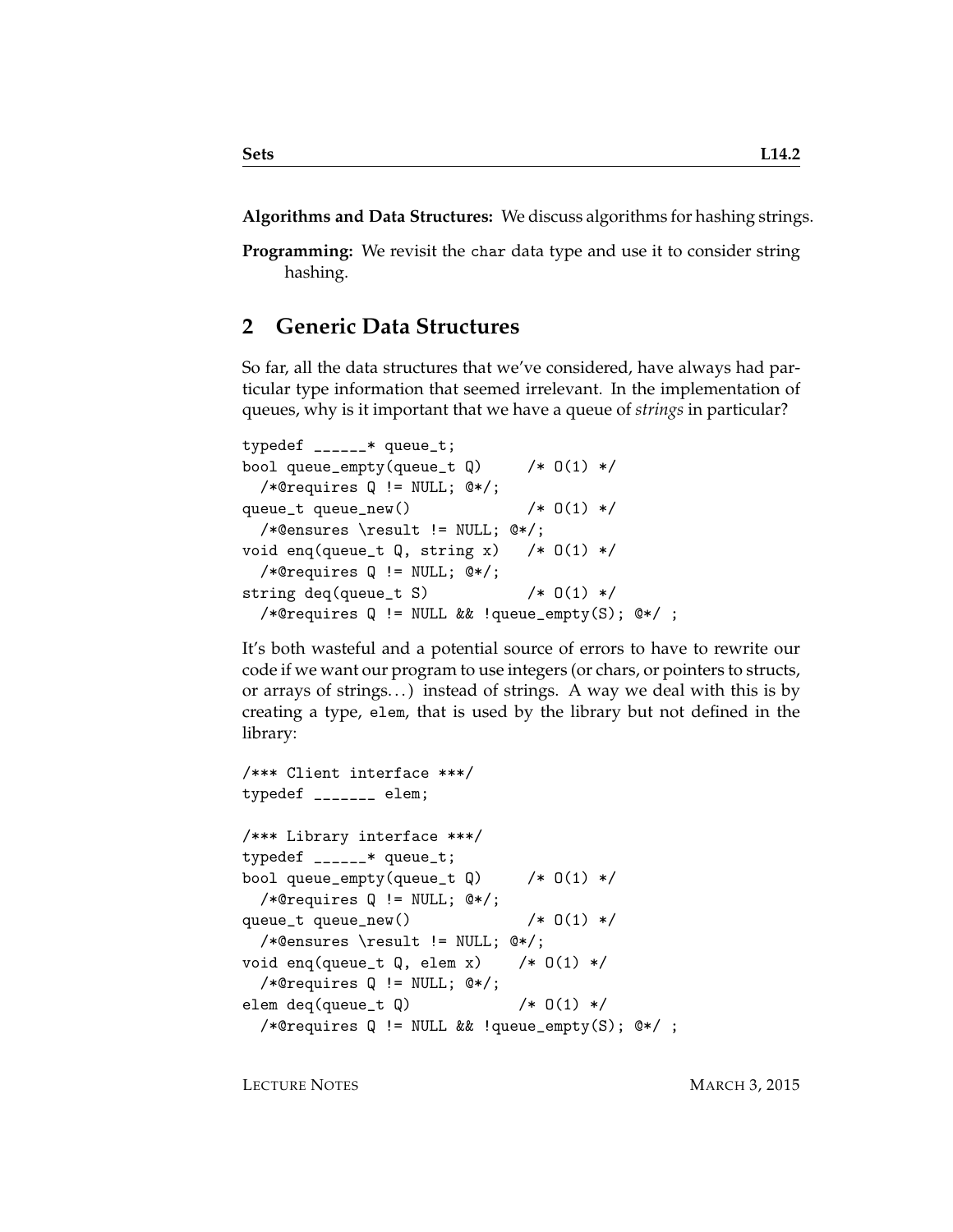The underscores in the library interface, before queue, mean that the client doesn't know how the abstract type queue is implemented, and that the library is free to change this implementation without breaking any (interfacerespecting) client code. The underscores in the *client* interface mean that the *library* doesn't know how the abstract type elem is implement, which means that the client is free to change this implementation without breaking the library. The library's implementation just refers to the elem type, which it expects the client to have already defined, whenever it needs to refer to client data.

This approach is still not perfect, because any given program only supports a single type of queue element. We'll start working on that problem in the next lecture.

#### **3 Generic Sets and Dictionaries**

Hash tables are a way of implementing both *sets* and *dictionaries*. We've seen dictionaries in a couple of settings: dictionaries that map from dictionary words (the keys) and frequency counts (the values), as well as from operator names (the keys) to definitions stored in queues (the values).

In a **dictionary**, we want to have some notion of what a *key* is and some notion of what a *value*. We want to be able to insert key-value pairs into the dictionary, and we want to be able to lookup which value (if any) is associated with a particular key. In a **set**, we don't have a separate notion of keys and values. Instead, we have a single idea of an *element*.

Sometimes the elements of a set are like examples we have already seen: strings, zip codes, and so on. Sometimes, however, we think of the elements of a hash set as *containing* a key, and two elements are *equivalent* if they share the same key part – a notion that will be entirely decided by the client when they decide what an element is. Our interface for sets will then give us a lookup function that allows us to take an element and determine whether an equivalent element already exists in the set. As an example, the elements in a set might be structs with fields for a student's name, student, school, and major. If we decide that the student ID is the key part, then we can look up a student's full record by creating a struct that just has the correct student id, and then finding the equivalent record in the set of student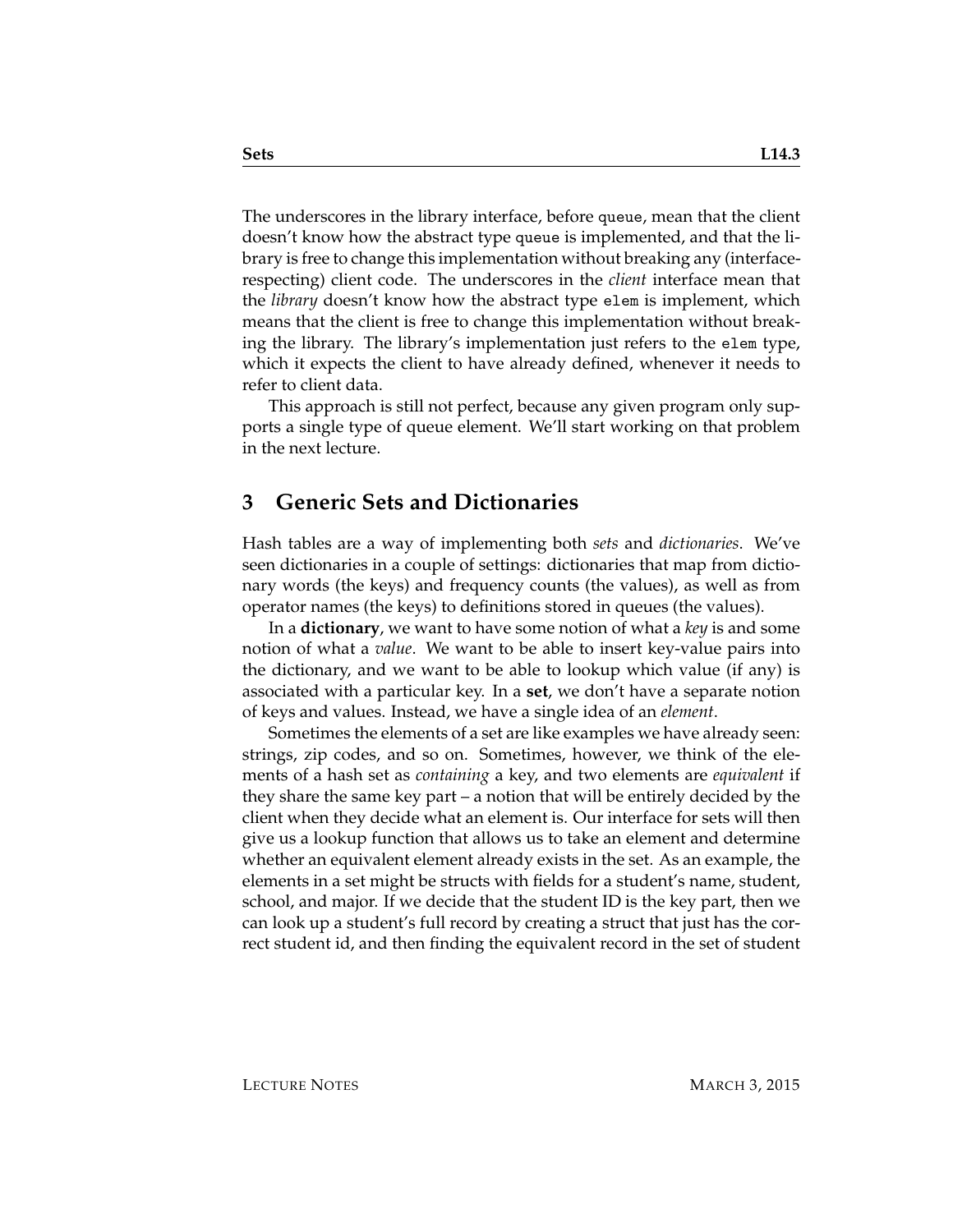#### records:

| First name: |       |        | First name: | Harry            |
|-------------|-------|--------|-------------|------------------|
| Last name:  |       |        | Last name:  | <b>Bovik</b>     |
| andrewID    | bovik |        | andrewID    | bovik            |
| Nickname:   |       | lookup | Nickname:   | <b>SIG BOVIK</b> |
| Email       |       |        | Email       | bovik@cs.cmu.edu |
|             |       |        | School      | <b>SCS</b>       |
| School      |       |        | Major       | <b>CSD</b>       |
| Major       |       |        |             |                  |

#### **4 Generic Hash Sets**

When we implement the set interface with a hash table, we'll call it a *hash set* or hset. When we implement the dictionary interface with a hash table, we'll call it a *hash dictionary* or hdict. Our hash set implement will be *generic*; it will work regardless of the type of keys or elements to be stored in the table.

We need to think carefully about which types and functions are provided by the client of the hash set, and which are provided by the library itself. Clearly, the library should determine the type of hashsets:

```
/* library side types */
typedef _{---*} hset_t;
```
That is really the only type provided by the implementation. In addition, the library interface is supposed to provide a few functions:

```
/* library side functions */
hset_t hset_new(int capacity) /* 0(1) *//*@requires capacity > 0; @*/
 /*@ensures \result != NULL; @*/ ;
elem hset_lookup(hset_t H, elem x) /* 0(1) avg. *//*@requires H != NULL && x != NULL; @*/;
void hset_insert(hset_t H, elem x) /* O(1) avg. */
  /*@requires H != NULL && x != NULL; @*/
  /*Qensures hset\_lookup(H, x) == x; @*/;
```
The function hset\_new(int capacity) takes the initial capacity of the hash table as an argument (which must be strictly positive) and returns a new hash set without any elements.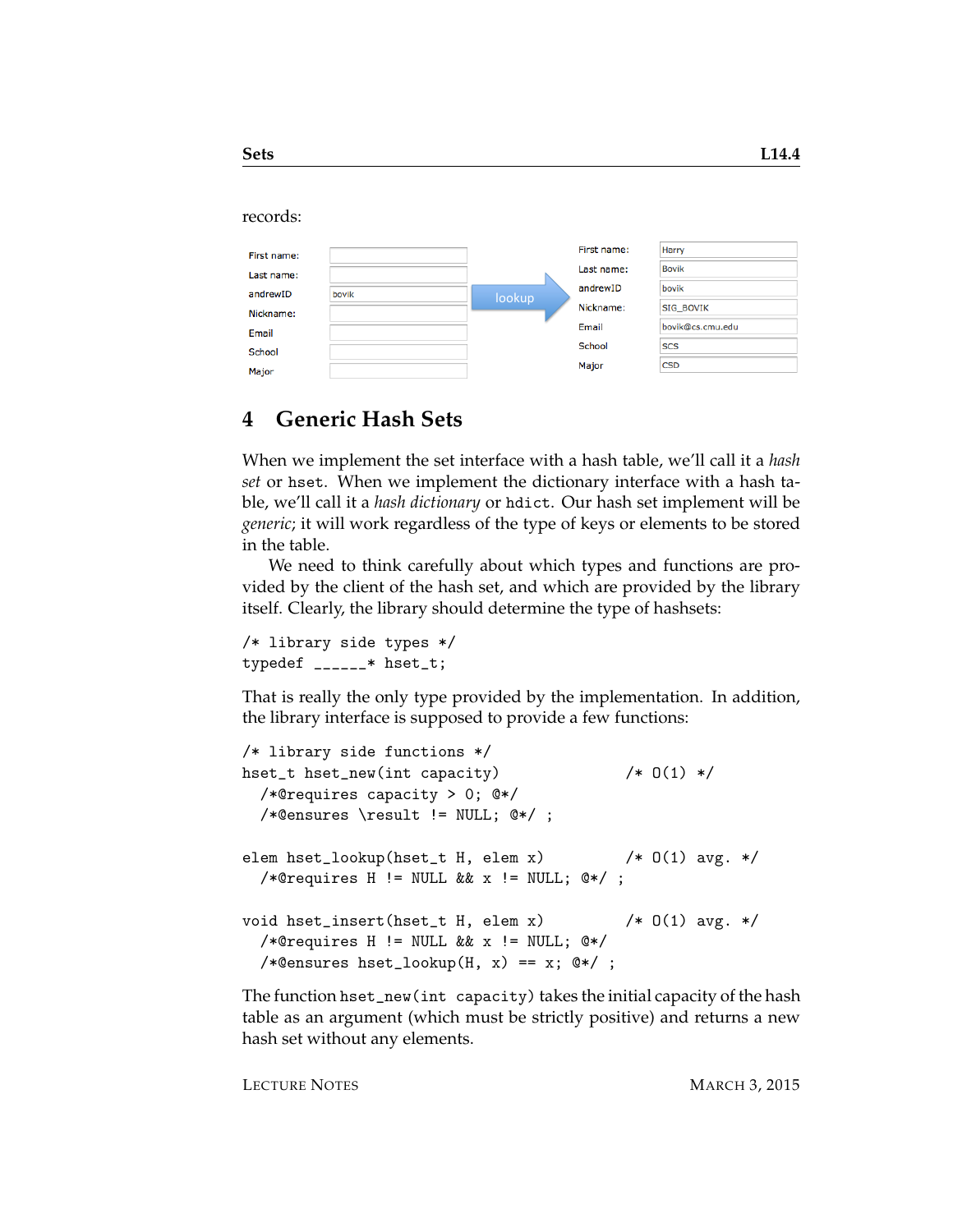The function hset\_lookup(ht H, elem x), works as described in the previous section: we pass the lookup function an element x, and it returns to us an equivalent element, if an equivalent element already exists in the set.

From these decisions we can see that the *client* must provide the type of elements. Only the client can know what these might be in any particular use of the library. In addition, we observe that NULL must be a value of type elem, so that elem must be a pointer.

```
/* client-side types */
typedef ______* elem;
```
Does the client also need to provide any functions? Yes! The hash table implementation needs functions that can operate on values of the types elem so that it can hash elements and so that it can determine whether they are equal. Since the library is supposed to be generic, the library implementer cannot write these functions; we require the client to provide them.

There are two of these "client-side" functions. First, and most obviously, we need a hash function which maps keys to integers.

```
/* client-side functions */
int elem_hash(elem x)
  /*@requires x != NULL; @*/ ;
```
The result, the *hash value*, can be any integer, so our hash table implementation will have to take both this arbitrary integer and  $m$ , the size of the hash table's table, into consideration when figuring out which index of the table the element hashes to. For the hash table implementation to achieve its advertised (average-case) asymptotic complexity, the hash function should have the property that its results are evenly distributed between 0 and  $m$ . Interestingly, the implementation will work correctly (albeit slowly) even if it maps every key to 0.

Hash table operations also need to be able to check for equivalence of elements in order to be able to tell whether two objects that collide are actually the same or not.

```
/* client-side functions */
bool elem_equiv(elem x, elem y)
  /*@requires x != NULL && y != NULL; @*/ ;
```
This completes the interface which we now summarize.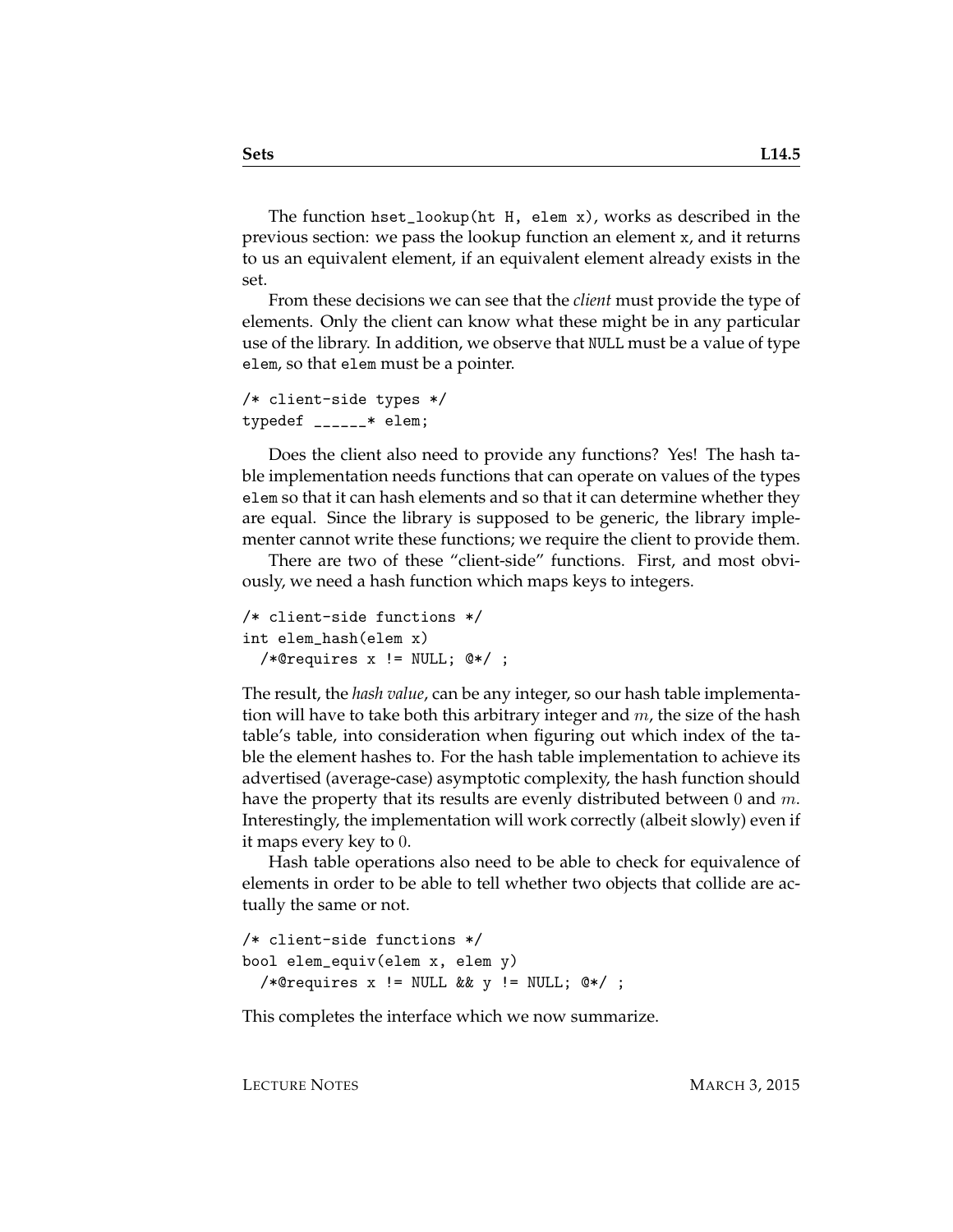```
/************************/
/*** Client interface ***/
/************************/
typedef ______* elem;
bool elem_equiv(elem x, elem y)
  /*@requires x != NULL && y != NULL; @*/ ;
int elem_hash(elem x)
  /*@requires x != NULL; @*/ ;
/*************************/
/*** Library interface ***/
/*************************/
typedef ______* hset_t;
hset_t hset_new(int capacity)
  /*@requires capacity > 0; @*/
  /*@ensures \result != NULL; @*/ ;
elem hset_lookup(hset_t H, elem x)
  /*@requires H != NULL && x != NULL; @*/ ;
void hset_insert(hset_t H, elem x)
  /*@requires H != NULL && x != NULL; @*/
  /*@ensures hset_lookup(H, x) == x; @*/ ;
```
# **5 A Tiny Client**

One sample application is to count word occurrences – say, in a corpus of Twitter data or in the collected works of Shakespeare. In this application, the keys are the words, represented as strings. Data elements are pairs of words and word counts, the latter represented as integers.

```
/******************************/
/* client-side implementation */
/******************************/
struct wcount {
  string word;
```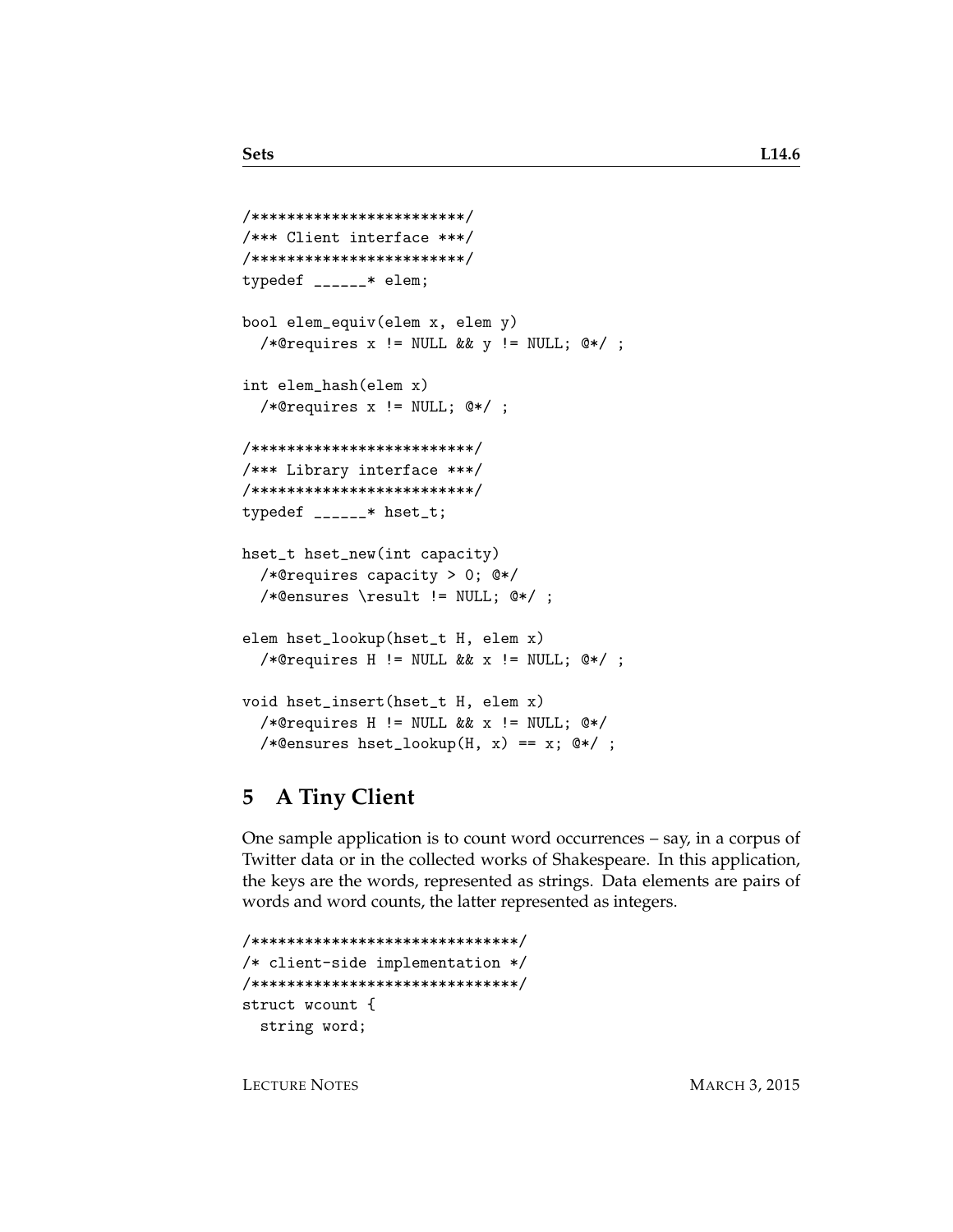```
int count;
};
typedef struct wcount* elem;
int elem_hash(elem x)
//@requires x != NULL;
{
  return hash_string(x->word); /* from hash-string.c0 */
}
bool elem_equal(elem x1, elem x2)
//@requires x1 != NULL && x2 != NULL;
{
  return string_equal(x1->word, x2->word);
}
```
### **6 A Universal Hash Function**

One question we have to answer is how to hash strings, that is, how to map strings to integers so that the integers are evenly distributed no matter how the input strings are distributed.

We can get access to the individual characters in a string with the string\_charat(s, i) function, and we can get the integer ASCII value of a char with the  $char\_ord(c)$ function; both of these are defined in the C0 string library. Therefore, our general picture of hashing strings looks like this:

```
int hash_string(string s) {
  int len = string_length(s);
  int h = 0;
  for (int i = 0; i < len; i++)//@loop_invariant 0 <= i;
 {
   int ch = char_ord(string_charat(s, i));
   // Do something to combine h and ch
  }
  return h;
}
```
Now, if we don't add anything to replace the comment, the function above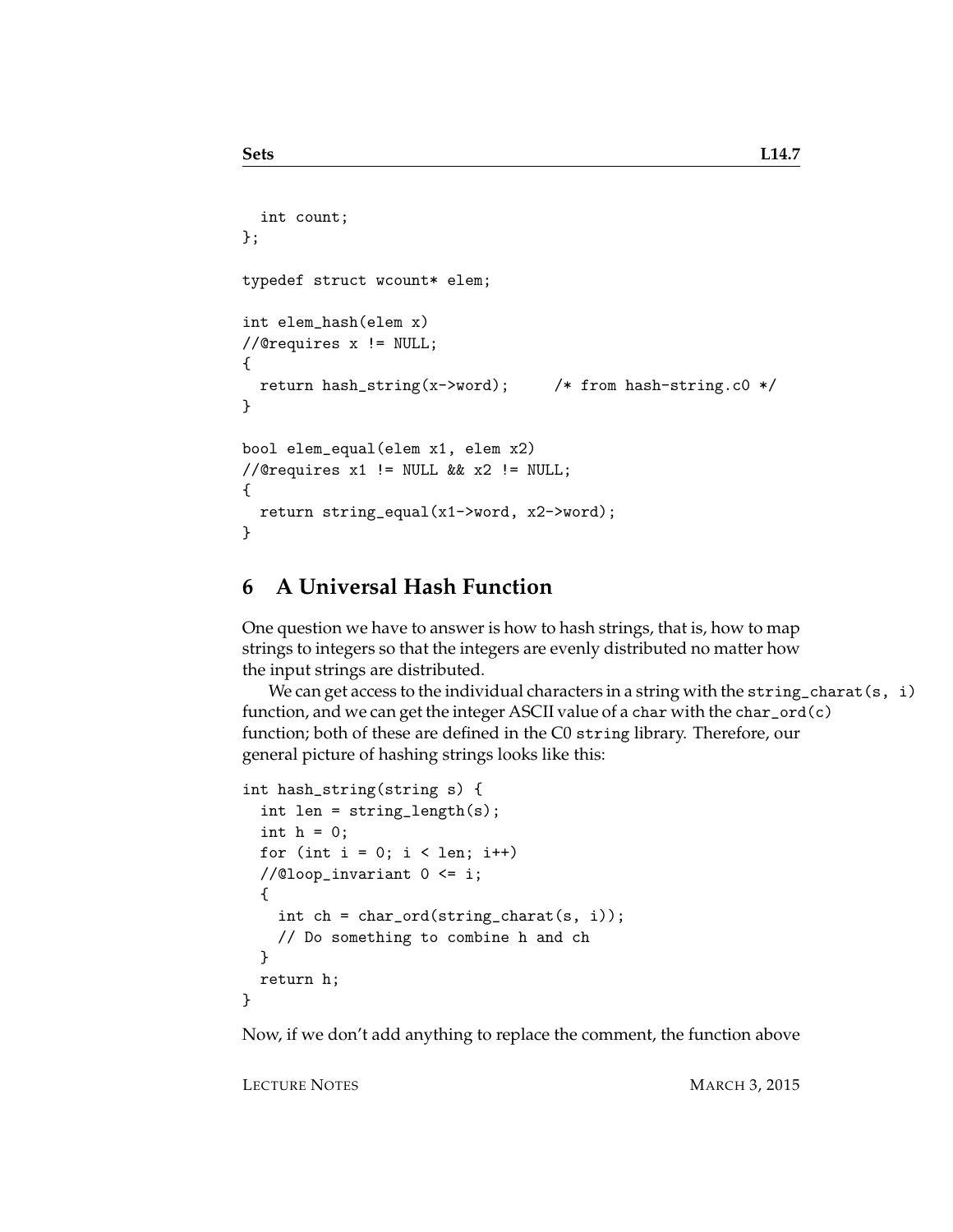will still allow the hash table to work correctly, it will just be very slow because the hash value of every string will be zero.

A slightly better idea is combining h and ch with addition or multiplication:

```
for (int i = 0; i < len; i++)//@loop_invariant 0 <= i;
{
  int ch = char_{ord}(string_{char}(\mathbf{s}, i));h = h + ch;}
```
This is still pretty bad, however. We can see how bad by running entering the  $n = 45,600$  news vocabulary words from Homework 2 into a table with  $m = 22,800$  chains (load factor is 2) and running ht\_stats:

Hash table distribution: how many chains have size... ...0: 21217 ...1: 239 ...2: 132 ...3: 78 ...4: 73 ...5: 55 ...6: 60 ...7: 46 ...8: 42 ...9: 23 ...10+: 835 Longest chain: 176

Most of the chains are empty, and many of the chains are very, very long. One problem is that most strings are likely to have very small hash values when we use this hash function. An even bigger problem is that rearranging the letters in a string will always produce another string with the same hash value – so we know that "cab" and "abc" will always collide in a hash table. Hash collisions are inevitable, but when we can easily predict that two strings have the same hash value, we should be suspicious that something is wrong.

To address this, we can manipulate the value  $h$  in some way before we combine it with the current value. Some versions of Java use this as their default string hashing function.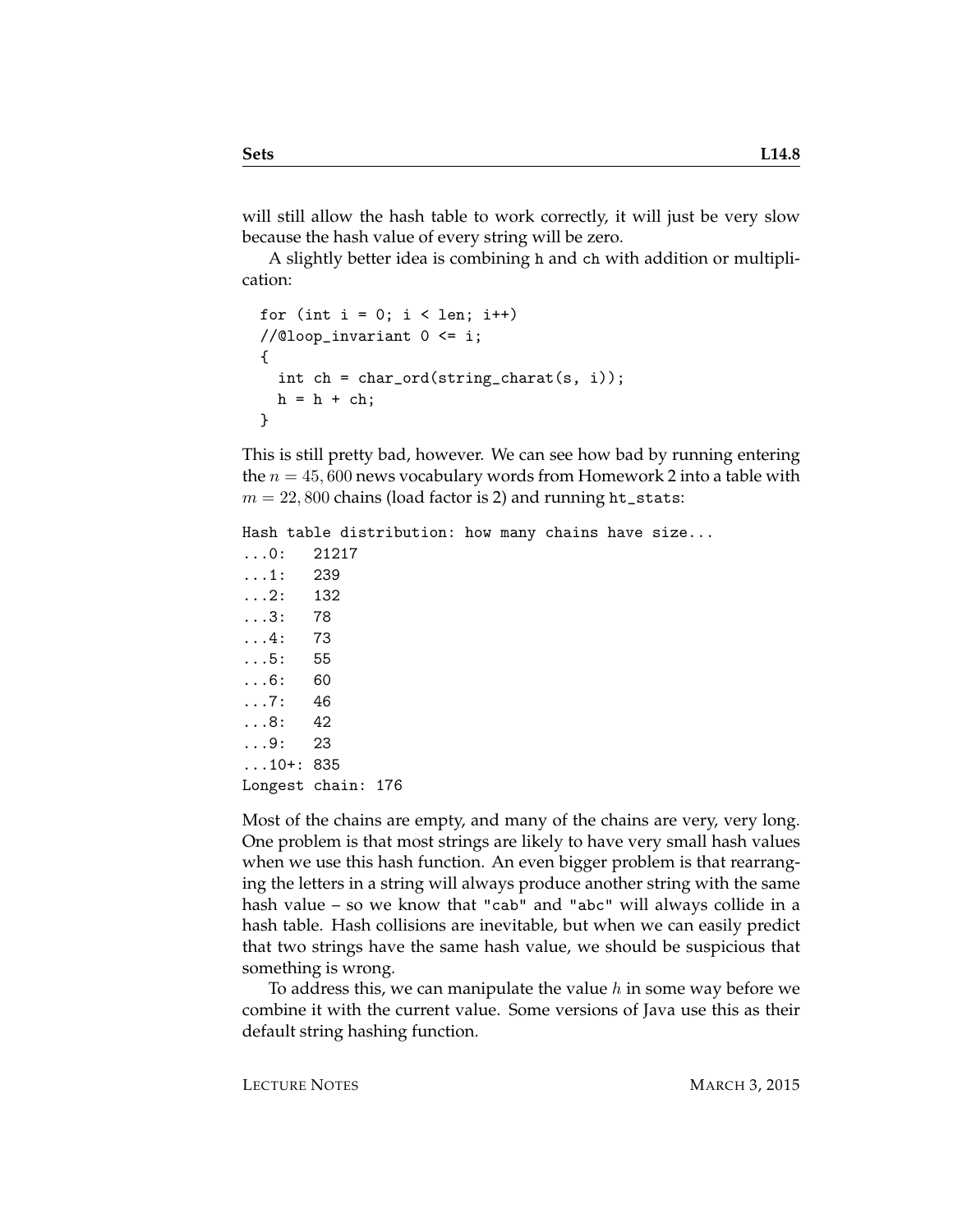```
for (int i = 0; i < len; i++)//@loop_invariant 0 \leq i;{
  int ch = char_ord(string_charat(s, i));
 h = 31 * h;h = h + ch;}
```
This does much better when we add all the news vocabulary strings into the hash table:

Hash table distribution: how many chains have size...

```
...0: 3057
...1: 6210
...2: 6139
...3: 4084
...4: 2151
...5: 809
...6: 271
...7: 53
...8: 21
...9: 4
...10+: 1
Longest chain: 10
```
We can try adding a bit of randomness into this function in a number of different ways. For instance, instead of multiplying by 31, we could multiply by a number generated by the pseudo-random number generator from C0's library:

```
rand_t r = init\_rand(0x1337BEEF);
for (int i = 0; i < len; i++)//@loop_invariant 0 <= i;
  {
    int ch = char_ord(string_charat(s, i));
    h = \text{rand}(r) * h;h = h + ch;}
```
If we look at the performance of this function, it is comparable to the Java hash function, though it is not actually quite as good – more of the chains are empty, and more are longer.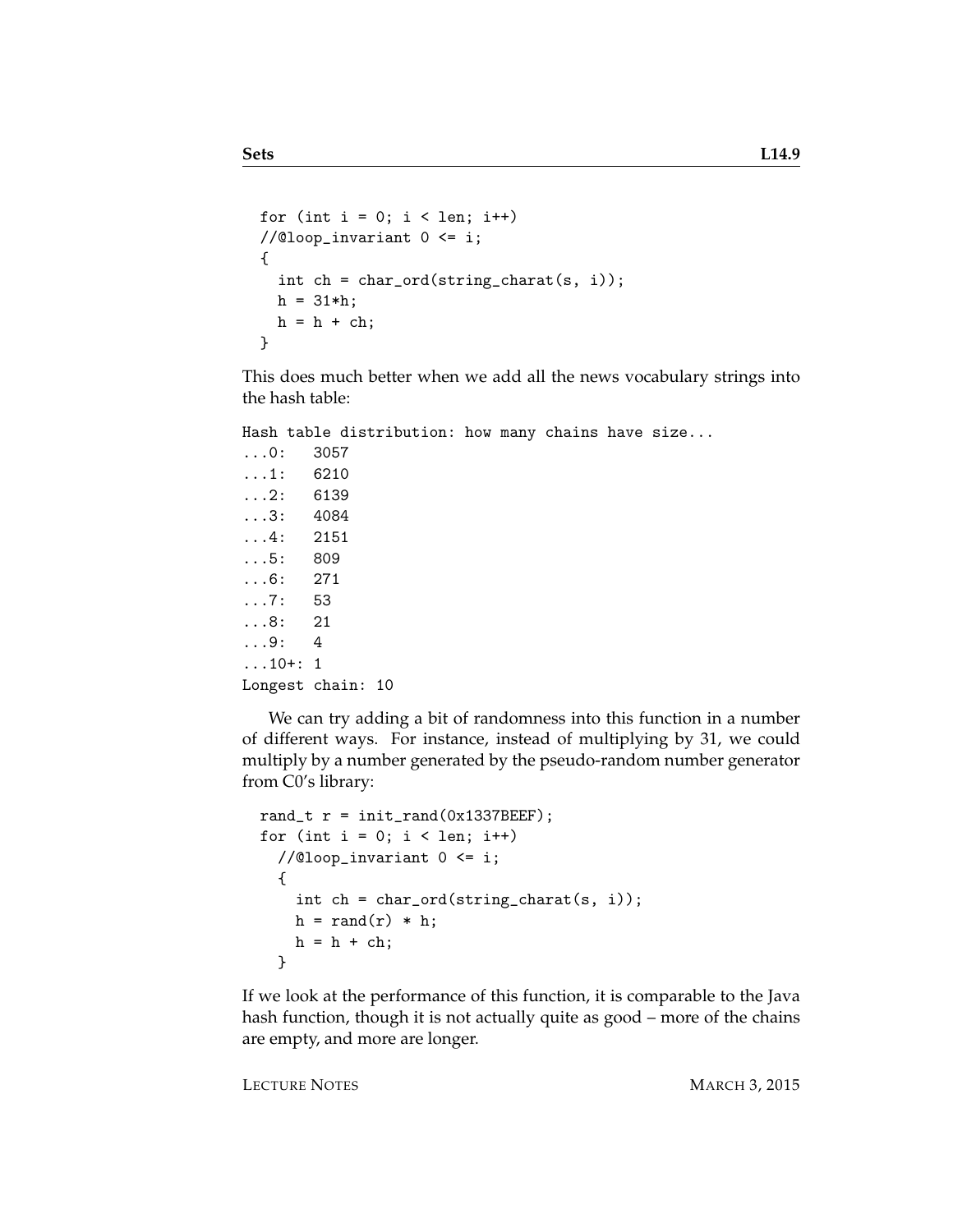```
Hash table distribution: how many chains have size...
...0: 3796
...1: 6214
...2: 5424
...3: 3589
...4: 2101
...5: 1006
...6: 455
...7: 145
...8: 48
...9: 15
...10+: 7
Longest chain: 11
```
Many other variants are possible; for instance, we could try directly applying the linear congruential generator to the hash value at every step:

```
for (int i = 0; i < len; i++)//@loop_invariant 0 <= i;
  {
    int ch = char_{ord}(string_{char}(\mathbf{s}, i));h = 1664525 * h + 1013904223;h = h + ch;}
```
The key goals are that we want a hash function that is very quick to compute and that nevertheless achieves good distribution across our hash table. Handwritten hash functions often do not work well, which can significantly affect the performance of the hash table. Whenever possible, the use of randomness can help to avoid any systematic bias.

### **7 A Fixed-Size Implementation of Hash Tables**

The implementation of hash tables we wrote in lecture did not adjust their size. This requires that we can a priori predict a good size, or we will not be able to get the advertised  $O(1)$  average time complexity. Choose the size too large and it wastes space and slows the program down due to a lack of locality. Choose the size too small and the load factor will be high, leading to poor asymptotic (and practical) running time.

We start with the type of lists to represent the chains of elements, and the hash table type itself.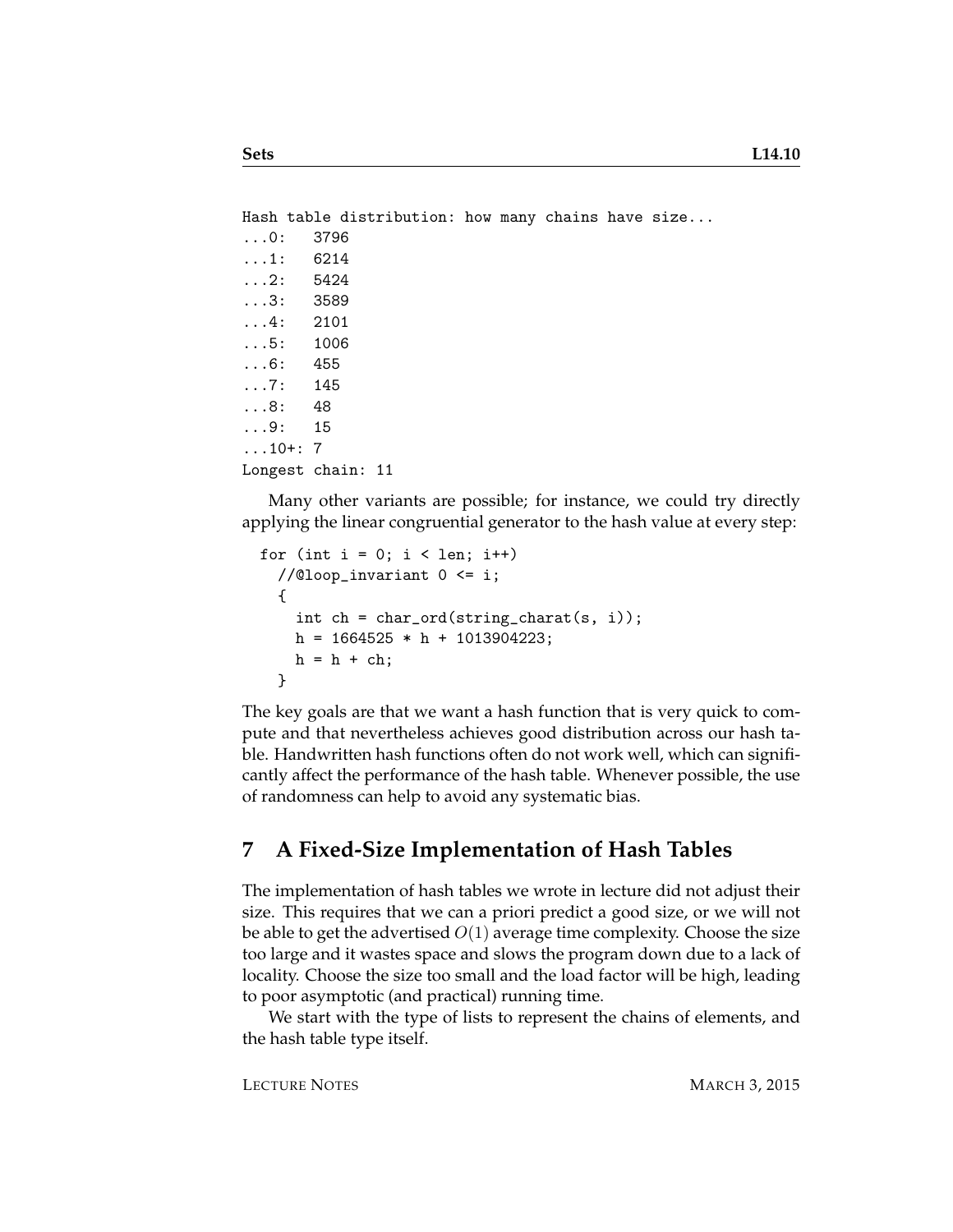```
/*******************************/
/* library-side implementation */
/*******************************/
struct chain_node {
 elem data; /* data != NULL */struct chain_node* next;
};
typedef struct chain_node chain;
struct hset_header {
 int size; /* size > = 0 */int capacity; /* capacity > 0 */chain*[] table; /* \left( \tabla \right) == \text{ capacity } */};
```
The first thing after the definition of a data structure is a function to verify its invariants. Besides the invariants noted above we should check that each data value in each chain in the hash table should be non-null and the hash value of the key of every element in each chain stored in  $A[i]$  is indeed i. (This is\_hset function is incomplete.)

```
bool is_hset(hset H) {
 return H != NULL
   && H->capacity > 0
   && H->size >= 0
   && is_table_expected_length(H->table, H->capacity);
 /* && each element is non-null */
/* && there aren't equivalent elements */
/* && the number of elements matches the size *//* && every element in H->table[i] hashes to i */
}
```
Recall that the test on the length of the array must be inside an annotation, because the \length function is not available when the code is compiled without dynamic checking enabled.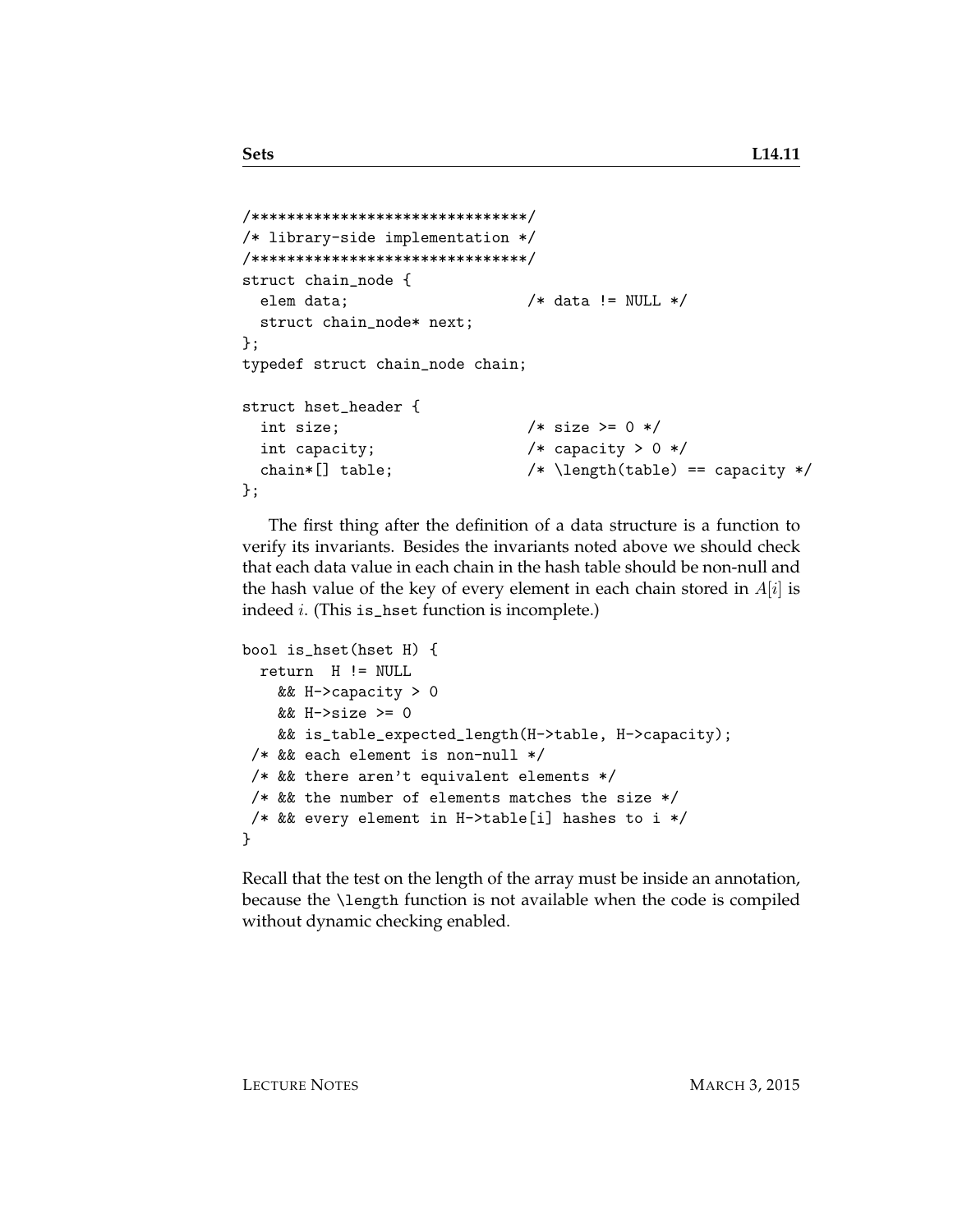In order to check that the elements of a hash set hash to the correct index, we need a way of mapping the hash value returned by elem\_hash to an index of the table. This is a common enough operation that we'll write a helper function:

```
int elemhash(hset H, elem x)
//@requires H != NULL && H->capacity > 0;
//@requires x != NULL;
//@ensures 0 <= \result && \result < H->capacity;
{
 return abs(element(x) % H->capacity);}
```
Allocating a hash table is straightforward.

```
hset hset_new(int capacity)
//@requires capacity > 0;
//@ensures is_hset(\result);
{
 hset H = alloc(struct hset_header);
 H\rightarrow size = 0;H->capacity = capacity;
 H->table = alloc_array(chain*, capacity);
  return H;
}
```
Equally straightforward is searching for an element with a given key. We omit an additional loop invariant and add an assertion that should follow from it instead.

```
elem hset_lookup(hset H, elem x)
//@requires is_hset(H);
//@requires x != NULL;
{
  int i = element(H, x);
 for (chain* p = H-\text{stable}[i]; p := NULL; p = p-\text{next}) {
    //@assert p->data != NULL;
    if (elem_equal(p->data, x)) return p->data;
 }
 return NULL;
}
```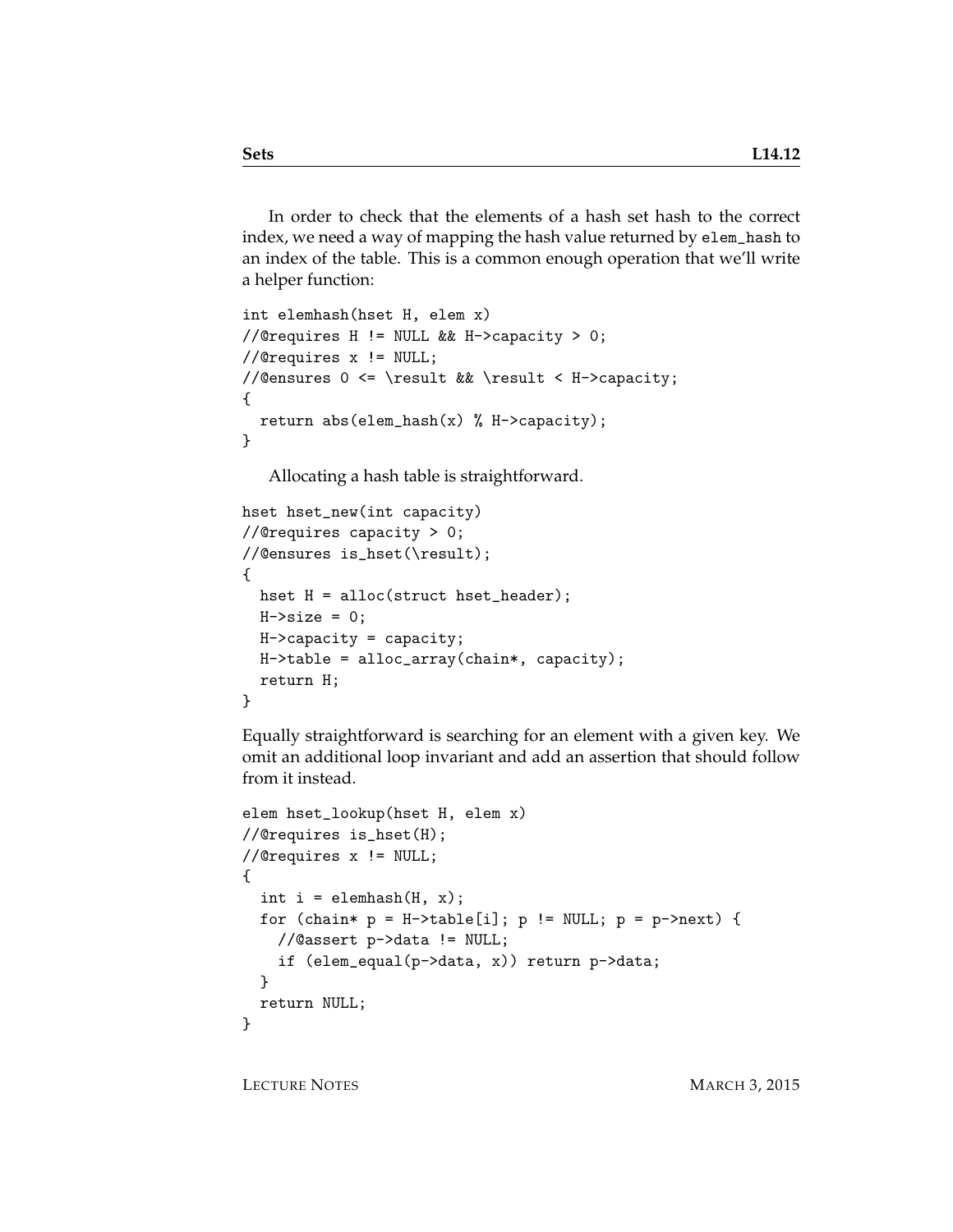We can extract the key from the element 1->data because the data can not be null in a valid hash table. (Think: how would we phrase this as a loop invariant?)

Inserting an element follows generally the same structure as search. If we find an element in the right chain with the same key we replace it. If we find none, we insert a new one at the beginning of the chain.

```
void hset_insert(hset H, elem x)
//@requires is_hset(H);
//@requires x != NULL;
//@ensures is_hset(H);
//@ensures x == hset\_lookup(H, x);{
  int i = element(H, x);
  for (chain* p = H-\text{stable}[i]; p := NULL; p = p-\text{next})
  // loop_invariant: p points to a chain (no NULL data)
  {
    //@assert p->data != NULL;
    if (elem_equal(p->data, x)) {
      p->data = x;
      return;
    }
  }
  // prepend new element
  chain* p = alloc(chain);
  p->data = x;
  p->next = H->table[i];
 H->table[i] = p;
  (H->size)++;
}
```